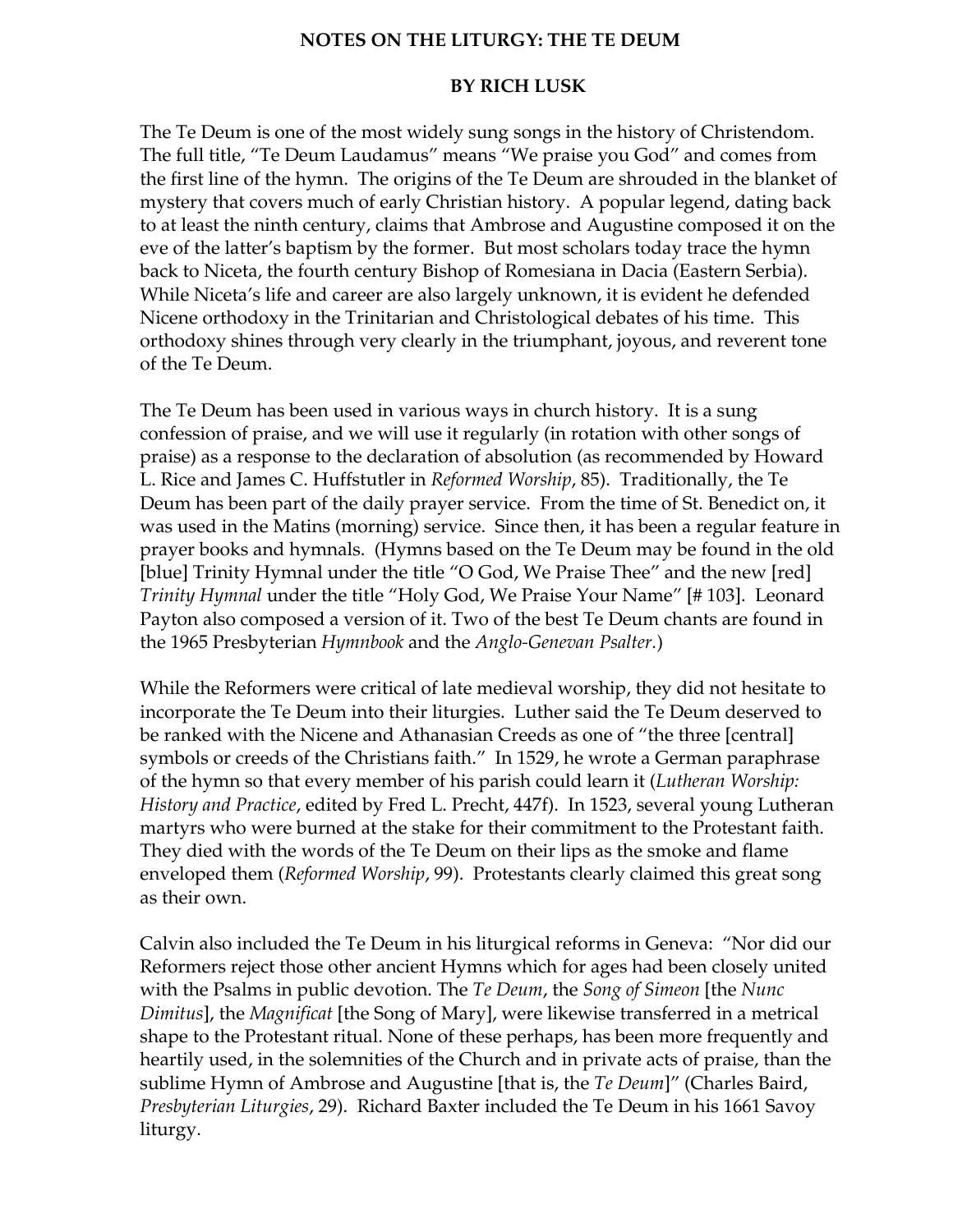While the words of the Te Deum are not based directly on the Scripture, the hymn is something of an intertextual mosaic of biblical phrases and fragments. Every line can be shown to come straight out of the Bible. For example, the Te Deum incorporates the song of the angels from Isaiah 6: "Holy, holy, holy . . ." The Te Deum is very Psalm-like in its language and style. Its theological orientation is pure orthodoxy. One thing we need to really appreciate about the historic liturgical forms, such as the Te Deum, is that they keep us focused on the "BIG DOCTRINES" that all Christians in all times and places have believed. Otherwise, it's far too easy for us to dwell on our "denominational distinctives" and we end up more "sectarian" than "catholic." The Sunday school lesson and perhaps even the sermon may wander off into doctrinal minutiae, but the classical liturgical texts will always bring us back to the touchstones of the faith. Also, the Te Deum, because of its strong commitment to central Christian tenets such as the Trinity, the Incarnation, the Virginal Conception, and the resurrection, helps to conserve orthodoxy from one generation to the next. By singing this song together, we reinforce our own commitment to the historic Christian faith and pass it along to our children.

Several things should be noted about the Te Deum so we can sing it for all its worth.

First, this great hymn reveals the magnitude of what we do when we gather to worship the God of the universe. All the earth worships God; the angels cry out; the spirits of just men made perfect (apostles, prophets, and martyrs) worship the Lord; and to this cosmic assembly, the church militant on earth adds her praises. The Te Deum reminds us that when we worship God we are never alone. We are articulating creation's praises and joining our voices with the heavenly choir.

Second, this hymn is centered on the mystery of the Trinity. The hymn's pivotal line reads: "The Father, of an infinite majesty; Thine adorable, true and only Son; also the Holy Ghost, the Comforter." Like the Nicene and Apostles' Creeds, the Te Deum has a threefold Trinitarian structure. The first part focuses on the Father as Creator and Lord, the second on the Son as Redeemer and King, the third (implicitly) on the Spirit as Sanctifier and Preserver. We should never tire of singing this song because we will never fully grasp its depths.

Third, the Te Deum re-narrates the gospel – the story of the death and resurrection of the incarnate Son of God. He is the everlasting Son who humbled himself to be born of a virgin. He overcame the sharp curse and pain of death in his resurrection and has now opened heaven to all believers. He sits at the right hand of God in glory and will come again to be our gracious judge. When we sing the Te Deum, we are singing the gospel!

Fourth, the Te Deum pleas for God to preserve us and work in us day by day so that we might remain ever faithful to our Lord and Savior. Through the Spirit, Christ blesses us, governs us, and lifts us up. As we plead with him to keep us from sin each day – especially the sin of apostasy – we find that we can never be confounded. God has promised us the victory!

Clearly, the Te Deum is a blueprint for our praise. It is comprehensive, running the full gamut from Christian doctrine, to Christian experience; from creation by the Father's word, to consummation at the Son's final coming; from God's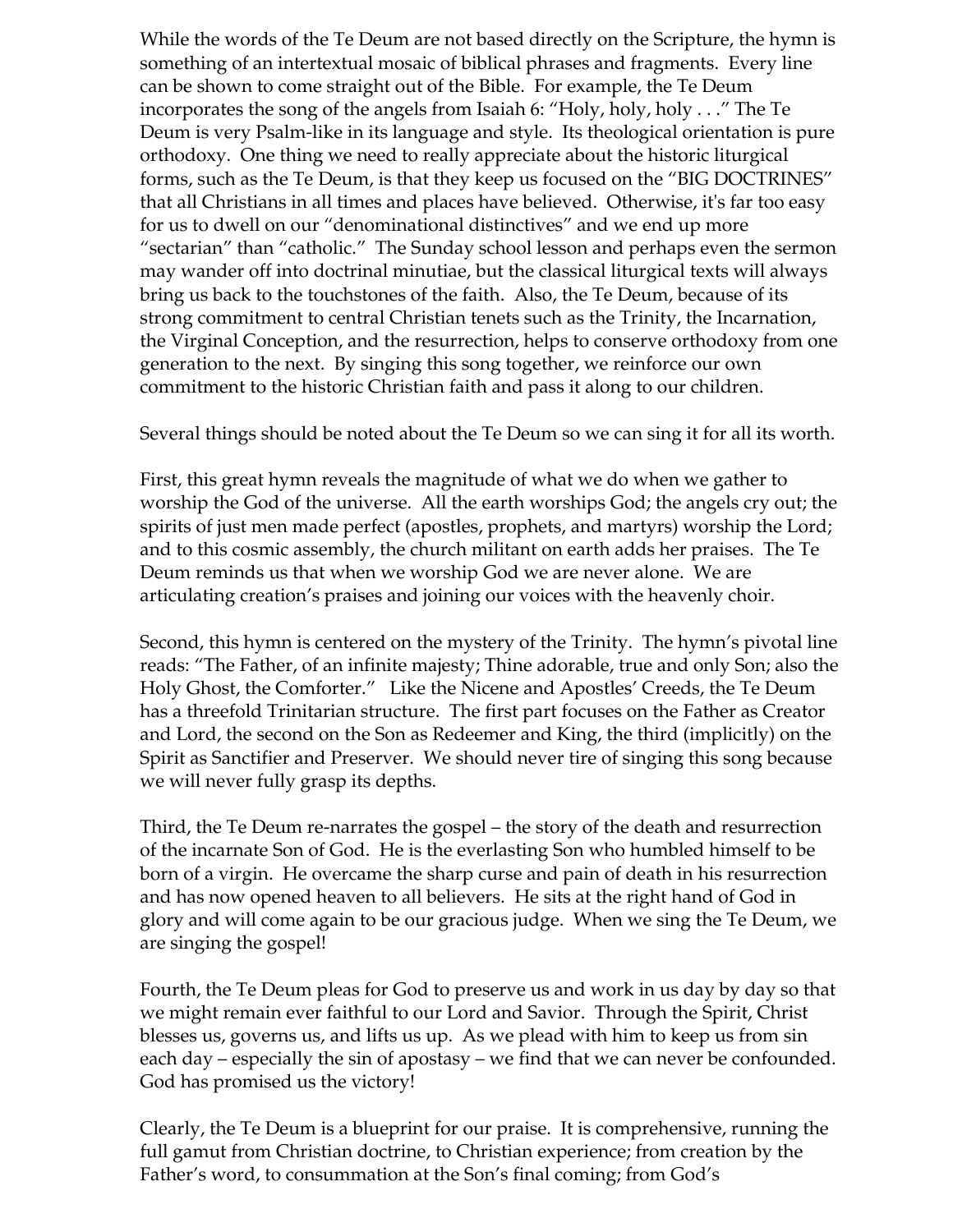accomplishment of salvation in Christ, to his application of salvation through the Spirit. It is majestic and reverent. It is joyful and triumphant. It brings together worshippers on earth and the heavenly chorus. It is masculine and militaristic. It is all that a song of worship to the Triune Creator and Redeemer should be! Let us sing with vigor and zeal!

Here is a standard form of the text:

We praise Thee, O God; we acknowledge Thee to be the Lord. All the earth doth worship Thee: the Father everlasting.

To Thee all angels cry aloud; the heavens and all the powers therein. To Thee cherubim and seraphim continually do cry,

Holy, holy, holy, Lord God of Sabaoth;<sup>1</sup> Heaven and earth are full of the majesty of Thy glory.

The glorious company of the apostles praise Thee; The goodly fellowship of the prophets praise Thee;

The noble army of martyrs praise Thee; The holy Church throughout all the world doth acknowledge Thee;

The Father, of an infinite majesty; Thine adorable, true and only Son; Also the Holy Ghost, the Comforter.

Thou art the King of Glory, O Christ. Thou art the everlasting Son of the Father.

When Thou tookest upon thee to deliver man, Thou didst humble Thyself to be born of a Virgin.

When Thou hadst overcome the sharpness of death, Thou didst open the Kingdom of Heaven to all believers. Thou sittest at the right hand of God, in the Glory of the Father.

We believe that Thou shalt come to be our judge; We therefore pray Thee, Help Thy servants whom Thou hast redeemed with Thy precious blood.

Make them to be numbered with Thy saints in glory everlasting. O Lord, save Thy people and bless Thine heritage; Govern them and lift them up forever .

Day by day we magnify Thee, and we worship Thy name ever, world without end. Vouchsafe, O Lord, to keep us this day without sin.

 $\overline{a}$ 

<sup>1</sup> "Sabaoth" means "armies."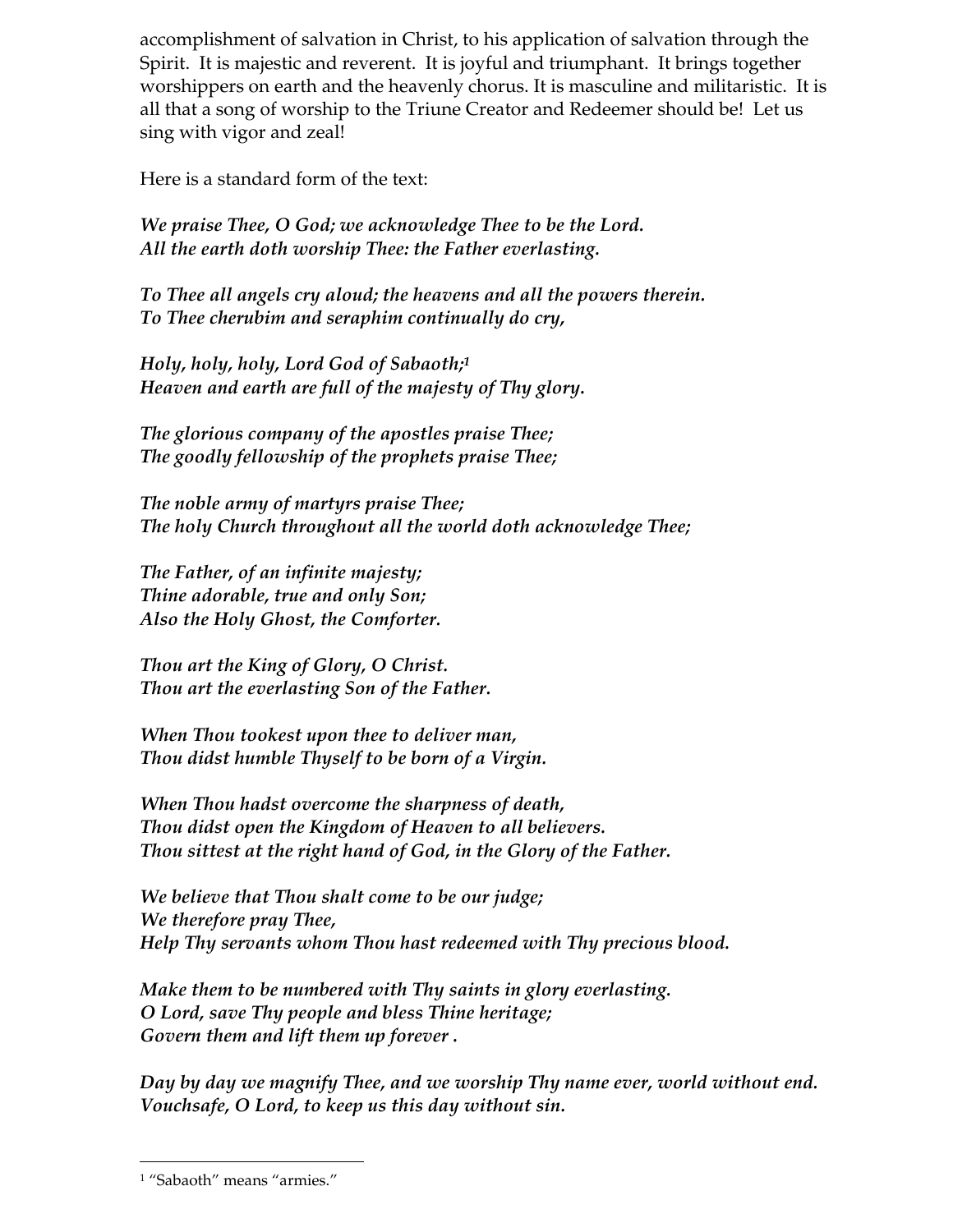O Lord, have mercy upon us, have mercy upon us.

O Lord, let Thy mercy be upon us, as our trust is in Thee;

O Lord in Thee have I trusted, let me never be confounded.

Here is the full chant: